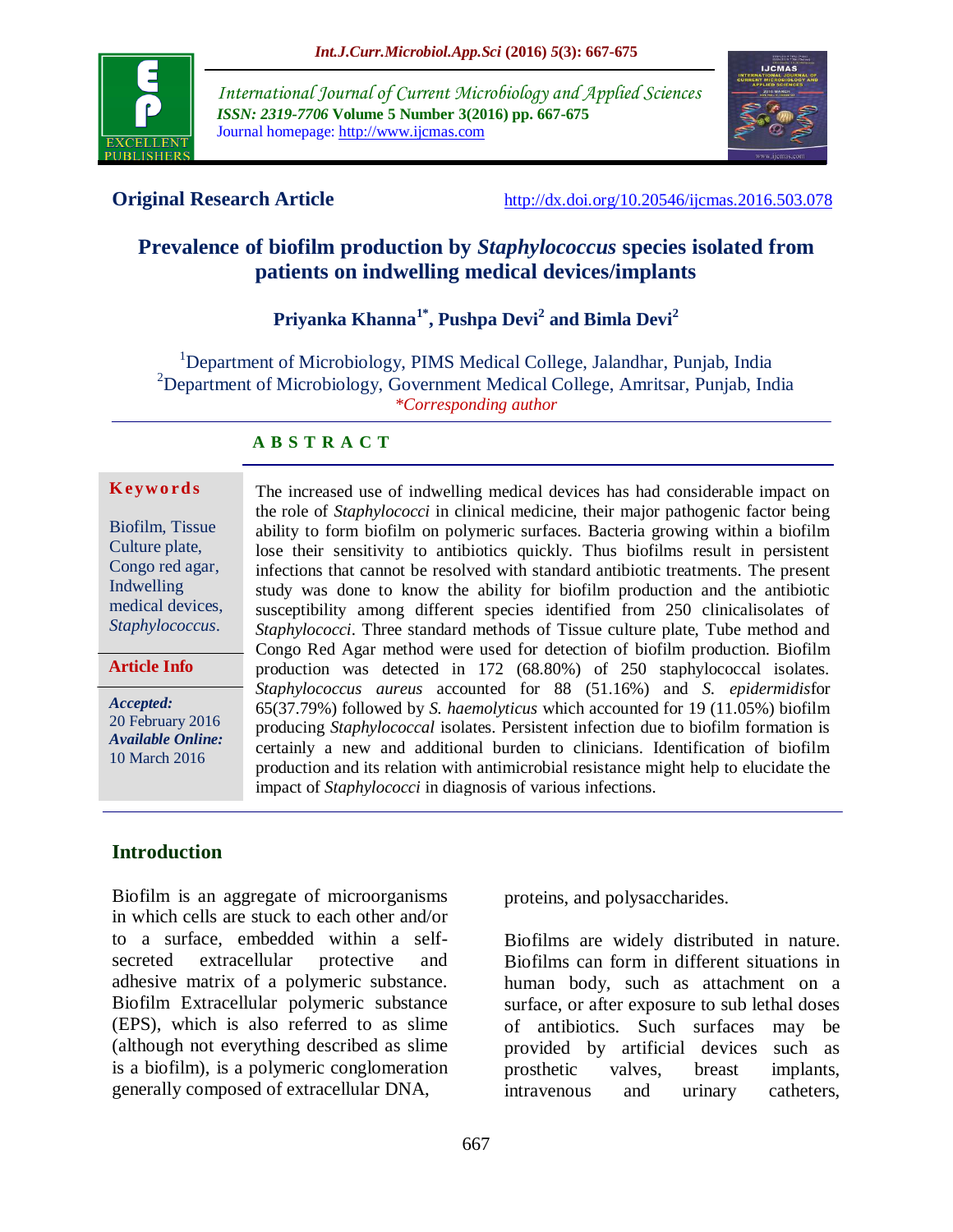intrauterine contraceptive devices or in dermatological situations like with fillers, and cheek implants.

Various microorganisms responsible for biofilm formation incude *Acinatobacter baumanni*, *Pseudomonas aeruginosa*, *Klebsiella pneumoniae*, *E. coli*, *Coagulase negative Staphylococci*, *Enterobacter cloacae*, *Enterococci*, and *Staphylococcus aureus*.

*Staphylococci* are most often associated with chronic infections of implanted medical devices. The use of indwelling medical devices is important in the treatment of critically and chronically ill patients, however bacterial colonization of implanted foreign material can cause major medical sequel. The increased use of indwelling medical devices has had considerable impact on the role of *Staphylococci* in clinical medicine, their major pathogenic factor being ability to form biofilm on polymeric surfaces.

*S.aureus* has an extraordinary repertoire of virulence factors that allows it to survive extreme conditions within the human host. *S. aureus* has been generally recognized to survive well both inside and outside of host cells. In the extracellular milieu, *S. aureus* must overcome opsonization by complement and antibodies, which directly or indirectly leads to killing of *S. aureus*. Virulence mechanisms of clinical significance include biofilm formation which allows *S. aureus* to persist on plastics and resist host defenses or antibiotics, and small colony variants which help *S. aureus* survive in a metabolically inactive state under harsh conditions. The capacity to adhere to polymer surfaces and consequent biofilm production are the main virulence factors of Coagulase negative *Staphylococcus* (CoNS). The biofilm protects CoNS against the action of

antibiotics administered for the treatment of these infections and also against the patient's immune system.

The main objectives of this study includes isolation of *Staphylococci* from various clinical samples. Characterisation and identification of isolated *Staphylococci*to species level. Detection of biofilm formation by various standard methods. Antibiotic sensitivity testing of biofilm producing strains by Kirby Bauer disc diffusion technique.

The purpose of our study was to detect the prevalence of biofilm production in various strains of*Staphylococcus* isolated from patients on indwelling medical devices and to study their antibiotic susceptibility pattern.

# **Materials and Methods**

The present study comprised of 250 clinical isolates of *Staphylococci* isolated from various samples of patients with indwelling medical device admitted in hospitals attached to Government Medical College, Amritsar, Punjab, India. The various specimens collected were inoculated onto blood agar and MacConkey agar plates and incubated aerobically at  $37^{\circ}$ C for 18-24 hours. Culture isolates were identified on the basis of colony, morphological, staining characteristics and various biochemical reactions<sup>9</sup> as per CLSI standards. Various biochemical tests namely Coagulase, Novobiocin sensitivity, Urease, acid from d-Mannose, PYR and Ornithine decarboxylase test were performed to identify Staphylococcus isolates to species level. Detection of biofilm formation was done by various standard methods described as:

Tissue Culture Plate (TCP) method: Strains isolated from fresh agar plates were inoculated in Brain Heart Infusion (BHI)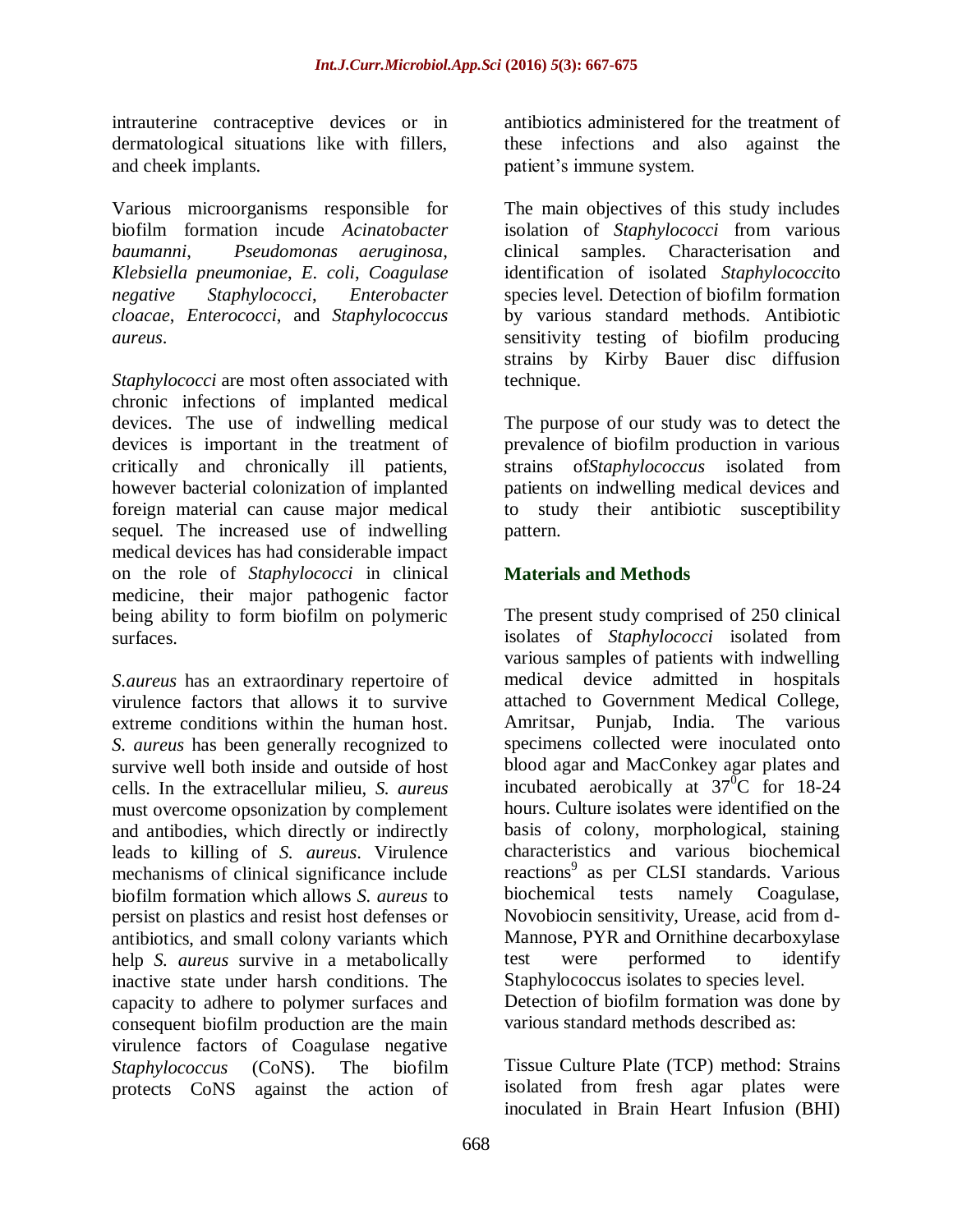broth with 2% sucrose. Broth was incubated for 24 hours at 37℃. The broth culture was diluted 1 in 100 with fresh medium. Individual wells of sterile, polystyrene, 96 well-flat bottom tissue culture plates were filled with 0.2 ml diluted cultures. The tissue culture plates were incubated for 18 hours to 24 hours at 37°C. After incubation content of each well was gently removed by tapping the plates. The wells were washed four times with phosphate buffer saline (PBS pH 7.2). Biofilms formed by adherent 'sessile' organisms in plate were fixed with sodium acetate (2%) and stained with crystal violet (0.1%). Excess stain was rinsed off by thorough washing with deionized water and plates were dried. Optical density (OD) of stained adherent bacteria were determined with a micro ELISA reader. These OD values were considered as an index of bacteria adhering to surface and forming biofilm. OD values greater than 0.240 were taken as Strong biofilm producer. OD values less than 0.120 as non-biofilm producer and those  $b/w$  0.120 – 0.240 were taken as moderate biofilm producers.

Tube Method  $(TM)^5$ :Brain heart infusion media wth 2% sucrose wasinoculated with loopful of microorganism from overnight culture plates and incubated for 24 hours at 37°C. The tubes were decanted and washed with PBS (pH 7.3) and dried. Dried tubes were stained with crystal violet (0.1%). Excess stain was removed and tubes were washed with deionized water. Tubes were then dried in inverted position and observed for biofilm formation.Biofilm formation was considered positive when a visible film lining the wall and bottom of the tube was present.

Congo Red Agar (CRA) Method: Congo red was prepared as concentrated aqueous solution and autoclaved at 121°C for 15 minutes, separately from other medium constituents. Agar was cooled to 55˚C and then congo red was added. Plates were inoculated and incubated aerobically for 24- 48 hours at 37˚C. Positive result was indicated by black colonies with a dry crystalline consistency. A darkening of the colonies with the absence of dry crystalline colonial morphology indicated an intermediate result.

Susceptibility testing against CLSI recommended antibiotics was performed by Kirby Bauer disk diffusion method in these biofilm producing isolates.

# **Results and Discussion**

The present study was conducted on 250 isolates of *Staphylococcus* species isolated from various clinical specimens received from hospitalized patients with an indwelling medical device in the department of Microbiology, Govt. Medical College Amritsar.

Maximum isolates were from pus 107 (42.80%) followed by urine 73 (29.20%), vaginal swabs 24 (9.60%), blood 15 (6%) and majority of isolates were of *Staphylococcus aureus* 139 (55.60%) followed by *Staphylococcus epidermidis* 75 (30.00%) (Table I). Among 111 coagulase negative *Staphylococcus spp*. majority of the isolates were of *S. epidermidis* 75 (30%) followed by *S. hemolyticus*30 (12%) and *S. saprophyticus* 6 (2.4%)(Table II).

All Staphylococcal isolates were tested for biofilm formation by three methods (TCP, TM and CRA). 172 (68.80%) isolates were detected to be biofilm producers (Table III) by TCP method whereas TM detected biofilm production in 150 isolates (60%) and only 78 (31.20%) isolates were detected positive for biofilm production by CRA method. Incidence of biofilm production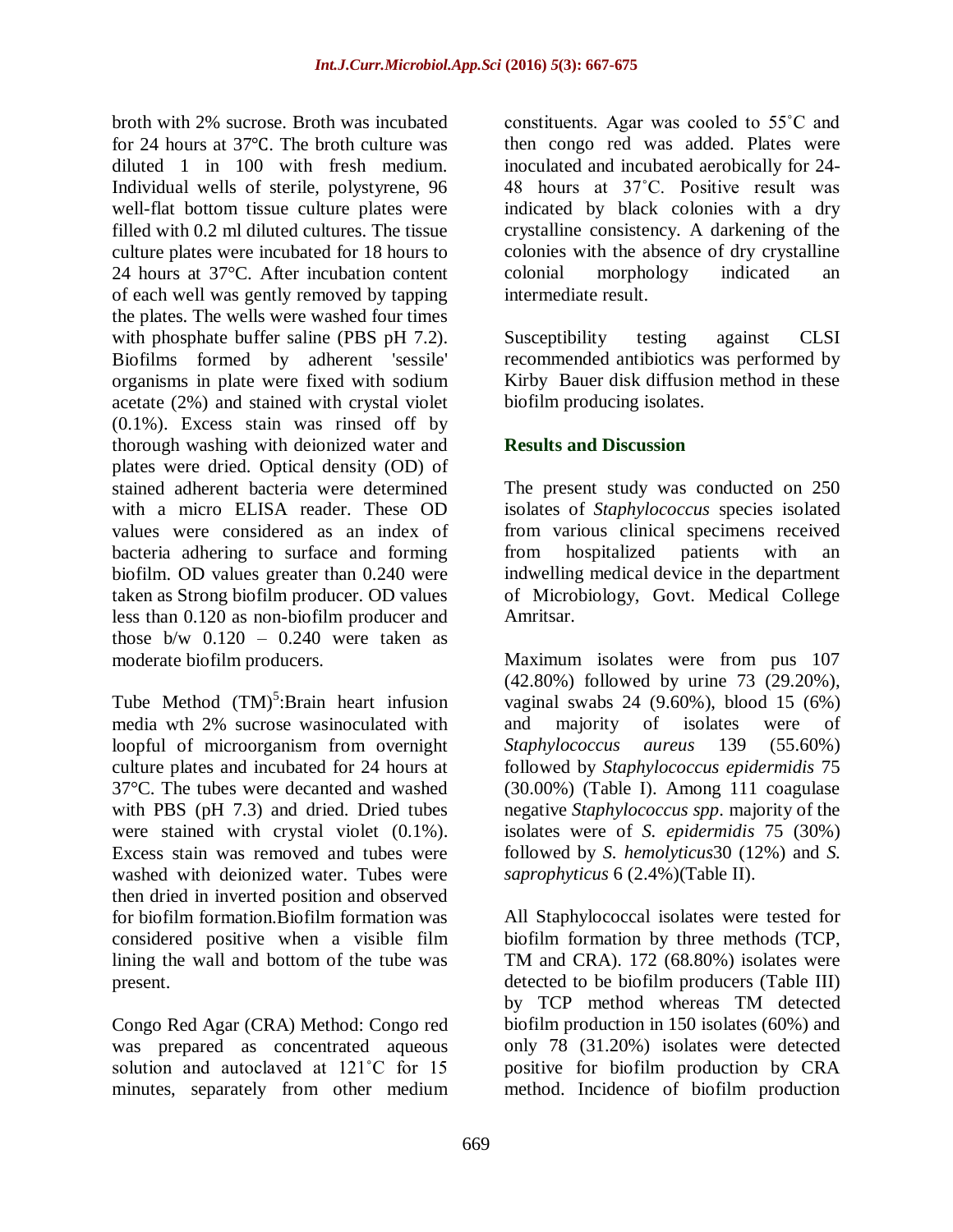was studied in all the four species of *Staphylococcus* isolated in our study. Out of 75 *S. epidermidis* isolates 65 (86.67%) were found to be positive for biofilm production. This was followed by 88 *S. aureus* isolates among 139 (63.76%) and 19 *S. hemolyticus* isolates (63.33%) found as biofilm

producers. None of the *S. saprophyticus* (0%) showed biofilm production(Table IV).Clinical isolates of biofilm producing *Staphylococci* showed maximum sensitivity to Linezolid (97.7%) and Vancomycin (95.5%) followed by Amikacin (87.5%) (Table V).

## **Table.1** Species Distribution of Staphylococci

| <b>Species</b>               | Cases | Percentage $(\% )$ |
|------------------------------|-------|--------------------|
| Staphylococcus aureuus       | 139   | 55.60              |
| Staphylococcus epidermidis   | 75    | 30.00              |
| Staphylococcus haemolyticus  | 30    | 12.00              |
| Staphylococcus saprophyticus | 06    | 2.40               |
| Total                        | 250   | 100.00             |

 $x^2 = 13.662$ ; df = 3; p = 0.003; Significant

#### **Table.2** Species Distribution amongst Coagulase Negative Staphylococci

| CoNS                         | Cases | Percentage $(\% )$ |
|------------------------------|-------|--------------------|
| Staphylococcus epidermidis   | 75    | 67.57              |
| Staphylococcus haemolyticus  | 30    | 27.02              |
| Staphylococcus saprophyticus | 06    | 05.41              |
| <b>Total CoNS</b>            |       | 100.00             |

 $\overline{x^2}$  = 10.692; df = 2; p = 0.005; Significant

## **Table.3** Distribution of Detection of Biofilm Production by the Three Methods in Isolates from Patients with Indwellin Medical Device

| Biofilm production | Detection method |        |             |        |             |        |  |  |
|--------------------|------------------|--------|-------------|--------|-------------|--------|--|--|
|                    | $TCP (n/\%)$     |        | $TM (n/\%)$ |        | $CRA(n/\%)$ |        |  |  |
| $HIGH*$            | 70               | 28.00% | 51          | 20.40% | 28          | 11.20% |  |  |
| MODERATE**         | 102              | 40.80% | 99          | 39.60% | 50          | 20.00% |  |  |
| NON/WEAK***        | 78               | 31.20% | 100         | 40.00% | 172         | 70.40% |  |  |

 $*OD > 0.240$ 

\*\*OD b/w 0.120 – 0.240

\*\*\*OD <  $0.120$ 

**For TCP,**  $x^2 = 3.859$ **; df = 1; p = 0.048; Significant** 

**For CRA,**  $x^2 = 70.682$ **; df = 1; p < 0.001; Highly Significant**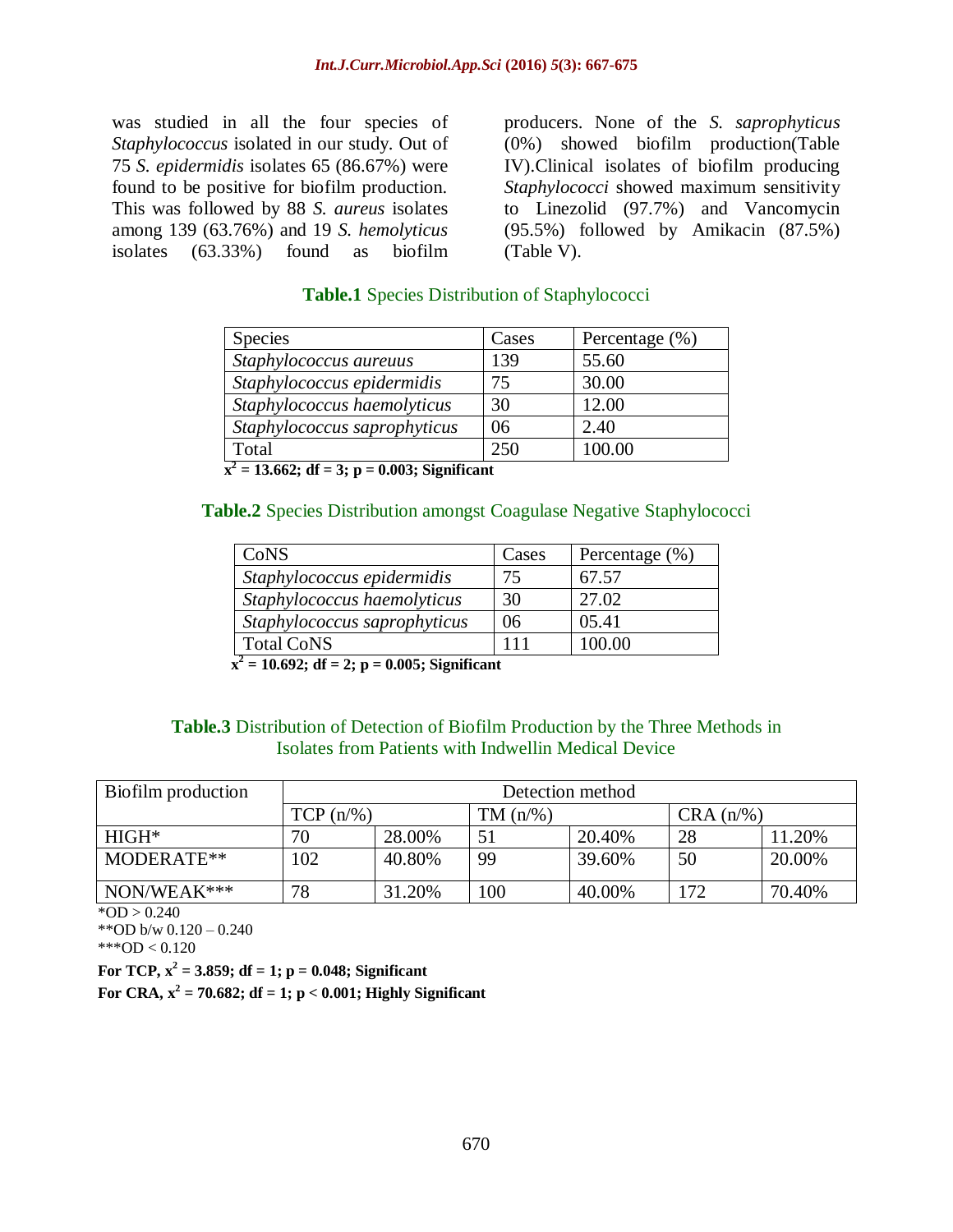| Isolate                              | <b>Biofilm Producers</b> | Non-Biofilm | Percentage $(\% )$ |  |
|--------------------------------------|--------------------------|-------------|--------------------|--|
|                                      |                          | producers   |                    |  |
| <i>Staphylococcus aureus</i> $n=139$ | 88                       |             | 63.31              |  |
| Staphylococcus epidermidis $n=75$    | 65                       | 10          | 86.67              |  |
| Staphylococcus haemolyticus $n=30$   | 19                       |             | 63.33              |  |
| Staphylococcus saprophyticus n=06    | 00                       | 06          | 00.00              |  |
| Total $n=250$                        | 172                      | 78          | 68.80              |  |

## **Table.4** Biofilm Production by Different *Staphylococcal* Species

**x 2 = 19.518; df = 3; p < 0.001; Highly Significant**

## **Table.5** Antibiotic Sensitivity Pattern in Biofilm Producing Staphylococcus Isolates

| Isolate   | AK             | G              | A              | CF             | Cs             | $E^*$          | $N^{**}$       | $NR**$         | Cx             | Va             | <b>LZ</b>      |
|-----------|----------------|----------------|----------------|----------------|----------------|----------------|----------------|----------------|----------------|----------------|----------------|
|           | $n\frac{9}{6}$ | $n\frac{9}{6}$ | $n\frac{9}{6}$ | $n\frac{9}{6}$ | $n\frac{9}{6}$ | $n\frac{9}{6}$ | $n\frac{9}{6}$ | $n\frac{9}{6}$ | $n\frac{9}{6}$ | $n\frac{9}{6}$ | $n\frac{9}{6}$ |
| S.aureus  | 77/            | 25/            | 11/            | 15/            | 13/            | 17/            | 14/            | 10/            | 23/            | 84/            | 86/            |
| $n = 88$  | 87.50          | 28.41          | 12.50          | 17.05          | 14.7           | 25.7           | 63.6           | 45.45          | 26.1           | 95.4           | 97.7           |
|           |                |                |                |                |                | 5              | 3              |                | 4              | 5              | 2              |
| S.epiderm | 53/            | 18/            | 13/            | 12/            | 09/            | 13/            | 10/            | 09/            | 21/            | 62/            | 61/            |
| idis      | 81.54          | 27.70          | 14.77          | 13.64          | 10.2           | 31.7           | 41.6           | 37.50          | 32.3           | 95.3           | 93.8           |
| $n=65$    |                |                |                |                | 3              |                |                |                |                | 8              | $\overline{4}$ |
| S.haemol  | 14/            | 08/            | 01/            | 06/            | 03/            | 02/            | 03/            | 04/            | 08/            | 16/            | 18/            |
| yticus    | 73.68          | 42.11          | 5.26           | 5.26           | 15.7           | 13.3           | 75.0           | 100.0          | 42.1           | 84.2           | 94.7           |
| $n=19$    |                |                |                |                | 8              | 3              | $\Omega$       | 0              |                |                |                |

AK-Amikacin, G-Gentamicin, A-Ampicillin, CF-Ciprofloxacin, Cs-Cephalexin, E-Erythromycin, N-Nitrofurantoin, NR-Norfloxacin, Cx-Cefoxitin, Va-Vancomycin, LZ-Linezolid

\* not applied for urine samples

\*\* was applied for urine sample only

## **Figure.1** Congo Red Agar Plate with Biofilm Producing and Non-Biofilm Producing Strains

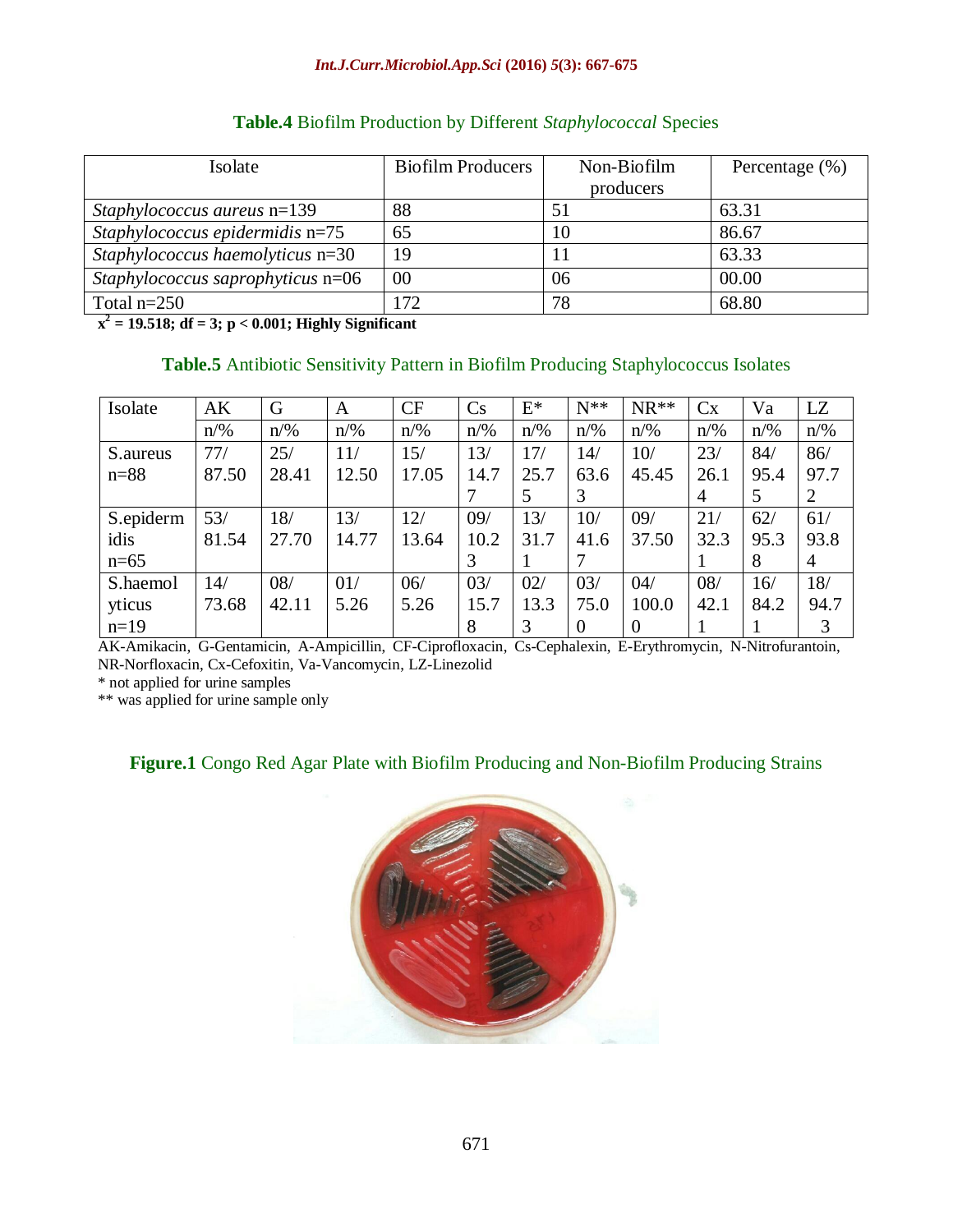**Figure.2** Tube Method



**Figure.3** Tissue Culture Plate Method



Biofilm has been described as a barrier, which is produced by microorganisms to survive and protect themselves against various environments. Biofilm production is an important mechanism that allows microbes to escape host defenses and antimicrobial therapy. Biofilm formation on indwelling medical devices and implants such as catheters, mechanical heart valves, pacemakers, prosthetic joints, and contact lenses pose a critical medical problem. *Staphylococcus sp*. is a common cause of nosocomial and environmental infection. It has been thought that testing for biofilm formation could be a useful marker for the pathogenicity of *Staphylococci*. *Staphylococcus* is known for its ability to produce biofilm which is considered to be an important virulence factor as well as one of the mechanisms for antimicrobial

resistance. Identification of biofilm production and its relation with antimicrobial resistance might help to elucidate the impact of *Staphylococci* in diagnosis of various infections.

The maximum number of *Staphylococcus*  isolates were from pus i.e., 107 (42.80%) followed by urine (29.20%), vaginal swabs  $(9.60\%)$  and blood  $(6.00\%)$  in patients with indwelling medical device. The findings are similar to the study conducted by Munesh Kumar Gupta et al Rajaduraipandi et al with maximum isolates from clinical specimens of pus followed by blood and urine.*Staphylococcus aureus* was the most common species isolated i.e. 139(55.20%). The role of *S. aureus* as a human pathogen is widely known fact supporting our finding as its main causative role in infections. This is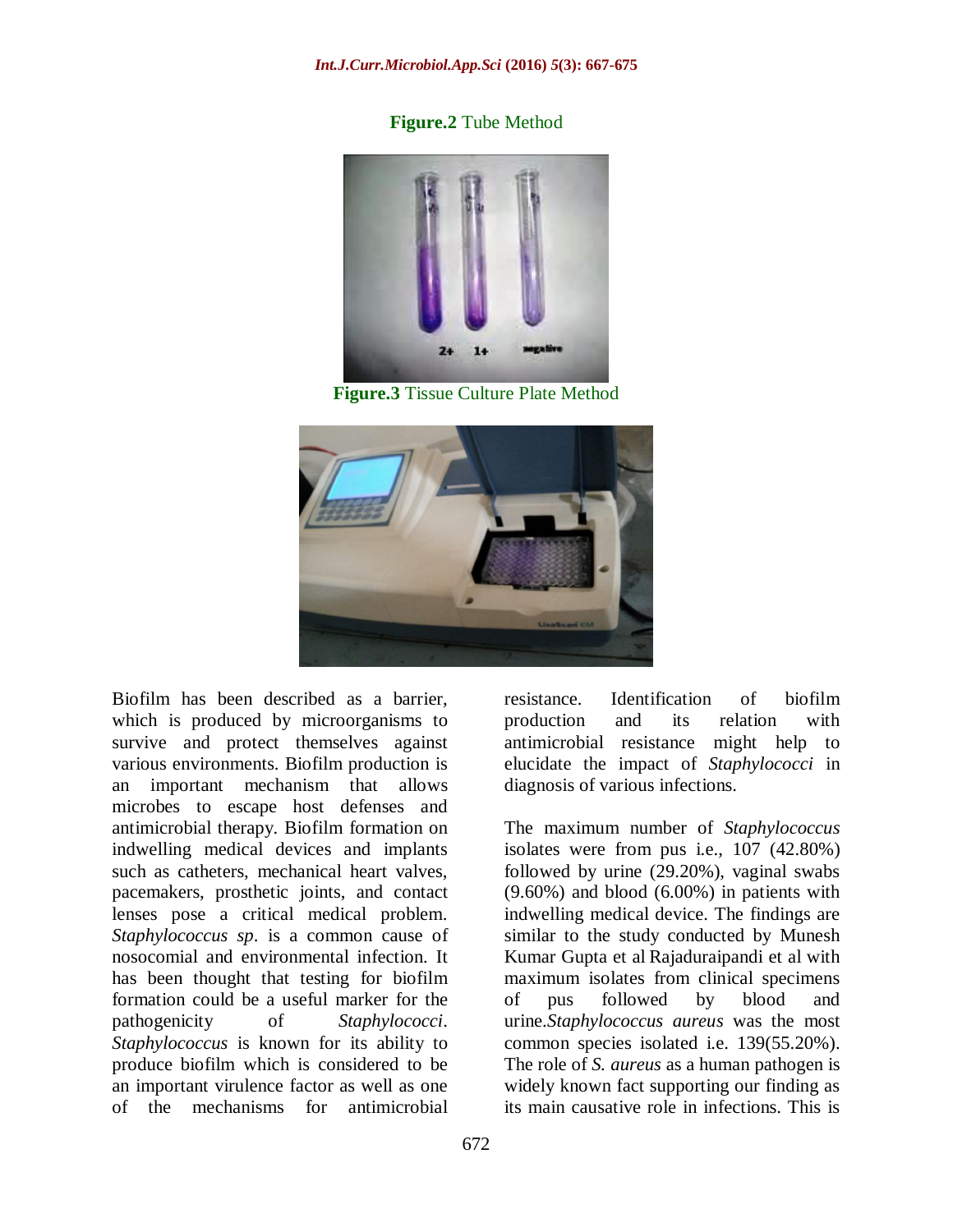consistent with the study done by MullaSummaiya A and Jethwani Urmi N on ventilator associated pneumonia in which*S. aureus* was the leading Gram positive organism isolated. However Iorio N.L et al in their study isolated lesser perecentage of *Staphylococcus aureus* strains. *Staphylococcus epidermidis*was the second most common species followed by *Staphylococcus haemolyticus* isolated in the present study. This difference among CoNS species was statistically significant ( $p =$ 0.005).This was in concordance with the study done by Iorio N.L et al who found S.epidermidis as the most common species isolated in their study.

The biofilm formation has been documented as survival strategy of pathogens. It has been well documented that biofilms add to the virulence of the pathogen. 172/250 (68.80%) Staphylococcal isolates were found to be positive for biofilm production. It has been estimated that the frequency of infections caused by biofilms, especially in developed world, lies between 65% and 80% as per reports from centres for disease control and prevention (CDC) and National Institute of Health (NIH), respectively. Biofilm production was detected by the three standard methods i.e., Tissue Culture Plate (TCP), Tube Method (TM) and Congo Red Agar (CRA) methods.

Whereas TCP detected biofilm production in 68.80% of the clinical isolates, TM could detect it in 60%. The tube method correlated well with strong biofilm production but it was not able to detect weak production. These observations were similar to the one made by T Mathur in his study on an evaluation of the three screening methods. However a study by Adilson Oliveira found TM to be highly sensitive and highly specific for the detection of biofilm production. This can be due to observer

variation in detection of biofilm by TM. Moreover in their study, they compared the TM against PCR which detects the presence of icaA and icaD or icaACD genes.

The CRA method failed to correlate well with TCP and TM in our study. CRA detected biofilm production in only 78 of the 250 clinical isolates (31.20%). These observations were found to be highly significant( $p \le 0.001$ ) against CRA. This was in concordance with the studies of T Mathur, Silva et al and YasmeenTaj et al. However these observations were entirely in diasagreement with observations reported by Freeman DJ et al and Munish Kumar Gupta et al who found CRA as more sensitive method for biofilm detection. But according to findings of our present study CRA did not correlate well with TCP and TM. TCP method was found to be the most sensitive followed by TM.

The biofilm formation has been observed in the clinical isolates of Staphylococcus aureus. Maximum biofilm production was seen in *Staphylococcus aureus* (51.16%) and *S. epidermidis*(43.60%) followed by *S. haemolyticus* (11.05%). This difference was statistically found to be highly significant(p <0.001). This observation is in concordance with T Mathur who observed biofilms in 53.9% Staphylococcal isolates. However *S. epidermidis* was the most frequently detected species (81%) by Adilson Oliveira in their study. But this difference was perhaps due to the fact that their study was concentrated on coagulase negative Staphylococci and he found this observation amongst CoNS. In our study S. aureus was the most common species identified. Amongst CoNS, in our study also *S. epidermidis* was the most common species isolated accounting for 67.57% biofilm producing CoNS. Similarly Elizabeth Fredheim et al found greater prevalence of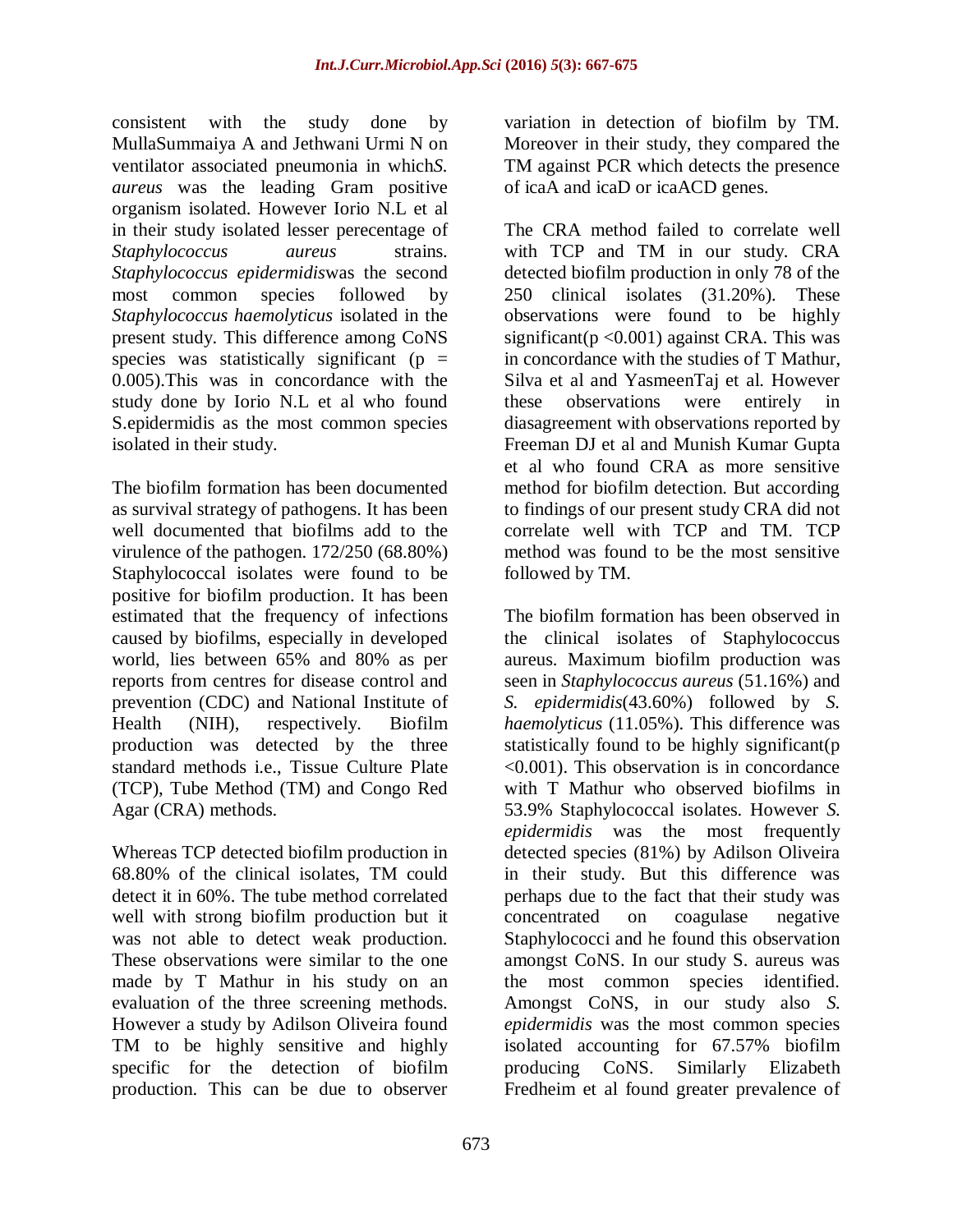biofilm production by *S. haemolyticus* as their study included only *S. haemolyticus* strains.

Biofilms act as virulence factor for the pathogen. Greater resistance was observed to all antimicrobial drugs in the biofilm producing isolates. Maximum resistance was observed for ampicillin (85.46%) while resistant strains to cefoxitin were 66.86%. Vancomycin and Linezolid resistance was observed in 5.81% and 4.07% of the biofilm producing Staphylococcal isolates, respectively. The results were consistent with the study conducted by Nizami Duran that showed a high level of resistance among the staphylococal isolates to most of the commonly used antimicrobials.

In conclusion, Biofilm production is one of the virulence factor of *Staphycococcus* and should be looked for along with coagulase production and other virulence factors. This trait is responsible for chronicity of infections and persistence of these organisms in infection sites and hospital environment. Biofilm forming capacity among *Staphylococci* in association with invasive devices is significant addition to the list of other contributory virulent factors like coagulase, toxin production and antibiotic resistance and it has accelerated the emergence of *Staphylococci* as a global human pathogen. This must be looked for along with other virulence factors. This may contribute to the increased hospital stay, patient's morbidity, mortality and increased health care cost associated with invasive devices.

Most common organism isolated among various isolates was *Staphylococcus aureus*(55.60%) followed by *Staphylococcus epidermidis* (30.00%). Most common species amongst coagulase negative Staphylococci was found to be S.

epidermidis 75/111 (67.57%).

Tissue culture plate (TCP) method was observed to be highly sensitive for detection of biofilm production with detection rate of 68.80%.

Biofilm production was detected in 172 out of 250 isolates i.e. 68.80%. Most common species amongst which biofilm production was detected was Staphylococcus epidermidis (86.67%).

## **References**

- Adriana N. De Paulis et al. Five-Test Simple Scheme for Species-Level Identification of Clinically Significant Coagulase-Negative Staphylococci. J ClinMicrobiol. 2003 March; 41(3): 1219–24.
- Bauer AW, Kirby WMM et al. Antibiotic susceptibility testing by a standardized single disc method. Am J Clin Path 1966;45:493-6.
- Chen M, Qingsong Y and Sun H. Novel Strategies for the Prevention and Treatment of Biofilm Related Infections. Int. J. Mol. Sci. 2013; 14:18488-18501
- Collee JG, Marr W. Specimen collection, culture containers and media. In: Collee JG, Fraser AG, Marmion BP, Simmons A, editors. Mackie & McCartney Practical Medical Microbiology. 14th ed. New Delhi: Elsevier, a division of Reed Elsevier India Pvt. Ltd.; 2006:95-111.
- De Silva GDI et al. The ica Operon and Biofilm production in coagulase-negative Staphylococci Associated with carriage and disease in Neonatal Intensive Care unit. J ClinMicrobiol. 2002; 40(2):382-8.
- Donlan R.M, Biofilms: Microbial life on surfaces. Emerg Infect dis 2002; 881-890.
- Duran N, Ozer B, Duran G.G, OnlenYandDemir C. Antibiotic resistance genes & susceptibility patterns in staphylococci. Indian J Med Res 2012;135: 389-396.